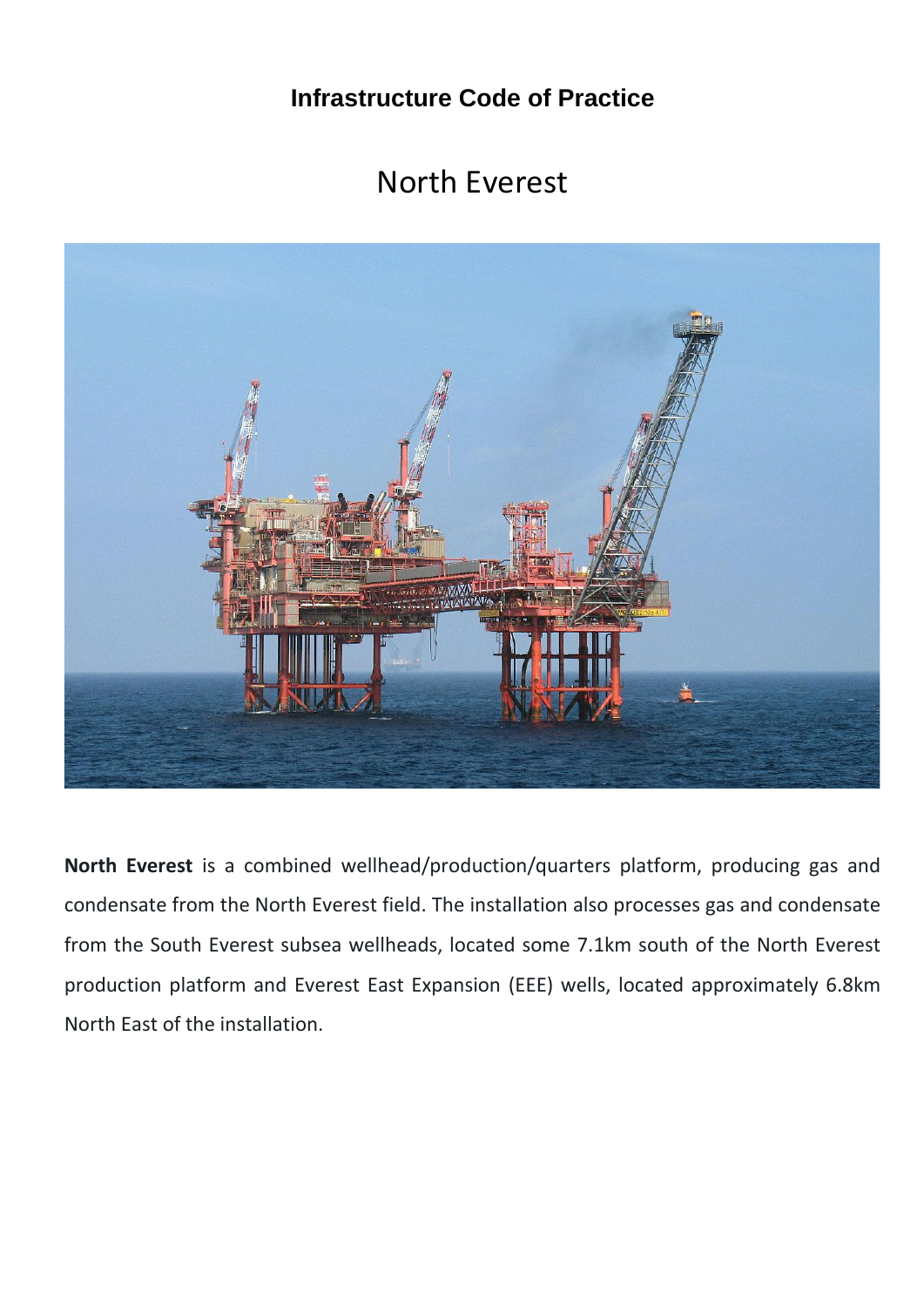| <b>Key Facts</b>             |                                                                                                                                                                                                                                                                                                                                                       |  |  |  |
|------------------------------|-------------------------------------------------------------------------------------------------------------------------------------------------------------------------------------------------------------------------------------------------------------------------------------------------------------------------------------------------------|--|--|--|
| Field                        | North Everest                                                                                                                                                                                                                                                                                                                                         |  |  |  |
| <b>Block</b>                 | $22/10a-A$                                                                                                                                                                                                                                                                                                                                            |  |  |  |
| Sector                       | U.K. Central North Sea                                                                                                                                                                                                                                                                                                                                |  |  |  |
| Approx. distance to land     | 145 nautical miles                                                                                                                                                                                                                                                                                                                                    |  |  |  |
| <b>Water Depth</b>           | 90 metres (295 feet)                                                                                                                                                                                                                                                                                                                                  |  |  |  |
| <b>Hydrocarbons Produced</b> | Gas and condensate                                                                                                                                                                                                                                                                                                                                    |  |  |  |
| <b>Export Method</b>         | All of the pipelines and risers are on the CATS Riser Platform, remote from<br>the manned North Everest platform. Condensate is exported to the Forties<br>Pipeline System (FPS) by infield pipeline (and onwards to Cruden Bay), and<br>gas is exported to the CATS terminal at Teesside by the Central Area<br>Transmission System (CATS) pipeline. |  |  |  |
| Manned / Unmanned            | Manned                                                                                                                                                                                                                                                                                                                                                |  |  |  |
| Operated / Non-Operated      | Operated                                                                                                                                                                                                                                                                                                                                              |  |  |  |
| % of Chrysaor Equity         | 100.0%                                                                                                                                                                                                                                                                                                                                                |  |  |  |
| <b>First Production</b>      | 1993                                                                                                                                                                                                                                                                                                                                                  |  |  |  |
| Accommodation On Board       | 80                                                                                                                                                                                                                                                                                                                                                    |  |  |  |
| <b>Key Commercial Terms</b>  | None                                                                                                                                                                                                                                                                                                                                                  |  |  |  |

| Infrastructure information                                         |                                                                                                                                                                                                                                                                                                                            |
|--------------------------------------------------------------------|----------------------------------------------------------------------------------------------------------------------------------------------------------------------------------------------------------------------------------------------------------------------------------------------------------------------------|
| <b>Entry Specification:</b>                                        | Produced fluids must be commercially free of odours, materials, sand and<br>solids/fluids that might interfere or cause injury to the proper operation of<br>the Everest platform facilities; which for the avoidance of doubt shall include<br>any material that would affect the merchantable value of Everest products. |
| Exit Specification:                                                | To meet the required specifications of CATS for export gas and FPS for<br>export condensate.                                                                                                                                                                                                                               |
| Outline details of Primary<br>separation processing<br>facilities: | Initial stage separation for the Everest process is through a two-phase<br>vertical HP separator.                                                                                                                                                                                                                          |
| Outline details of gas<br>treatment facilities:                    | The Everest gas processing facilities comprise two parallel compression<br>trains from the gas outlet of the HP separator. Each compression train<br>consists of booster compression followed by TEG dehydration and export<br>compression.                                                                                |